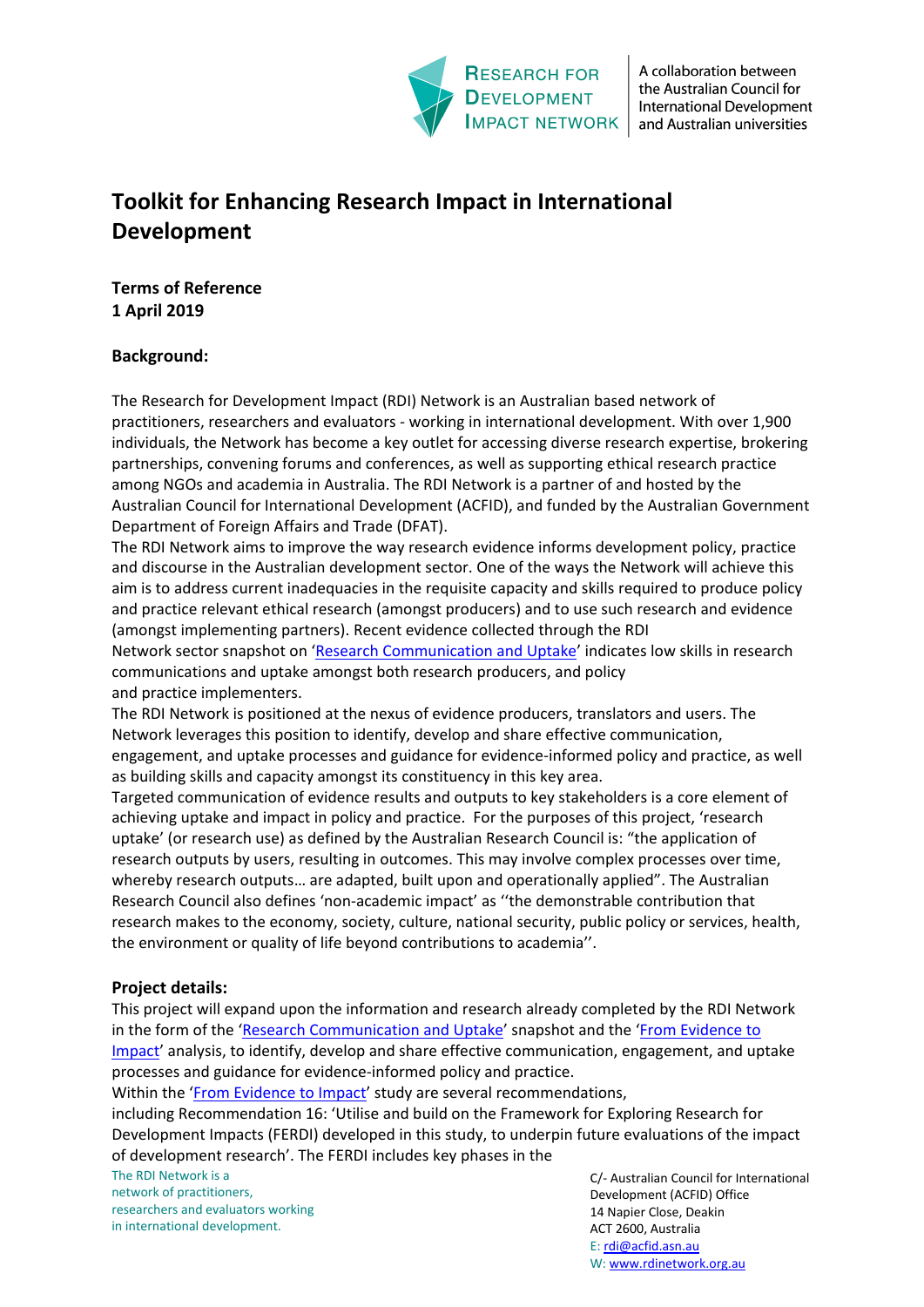research process, aspects of the pathway to impact and key categories of contribution – output, take-up, use, outcome and impact. It was developed to underpin the systematic collection and consolidation of Australian Development Research Awards Scheme (ADRAS) projects' impacts. Since the publication of the study there has been interest in the FERDI and in following up on our own recommendation.

In the 'From Evidence to Impact' study the FERDI was used to look back at completed projects, but in unpacking and building on the FERDI, the aim of this project is for the FERDI to be useful to plan for impact, when designing and implementing a project. That study also identified five key facilitators of research use and development outcomes. These can be mapped to the FERDI (see Figure 4 in the publication) to illustrate the five types of facilitators of research impact and their relative focuses at different stages of the research process.

The five facilitators of research use and development outcomes identified in the FERDI are:

- 1. Foundational facilitators: familiarity and prior engagement with research context and users
- 2. Planning for impact: intentional focus on impact and integrated methods for its achievement
- 3. Engaging end users: proactive engagement and co-production of knowledge
- 4. Influential outputs: tailored fit-for-purpose design of outputs
- 5. Lasting engagement: ongoing engagement and continuity of relationships

To utilise and build on the FERDI and the five facilitators of research impact, as well as the recommendation from the Communications and Uptake project, this tender seeks to develop a practical toolkit and related materials to be used by researchers and practitioners. The target audience for this toolkit encompasses development researchers (policy makers and program managers in government, NGOs, managing contractors, etc.), and producers of research (academic and research institutions, NGOs, government and consultants), noting that in some organisations the researcher and user is the same person, team or organisation.

The Toolkit will enable users to put the five facilitators of research use and development outcomes into practice via, for example, checklists, templates and case study examples. It will also address how to undertake effective research brokering activities and establish

effective communication mechanisms, from policy briefs to multimedia. The Toolkit will address the five facilitators from the FERDI, include five to eight tools with explanations, in 20-30 pages, plus any required appendices.

The toolkit will be available online on the RDI Network [Learning Hub](https://rdinetwork.org.au/resources/) and in hard copy format. The development of the toolkit is to follow the collaborative practice of the RDI Network by being developed in consultation with a steering group from across the sector, and by being thoroughly tested with the sector before finalisation.

Page Break

## **Call for Expressions of Interest March 2019**

#### **Background:**

As a continuation of work the RDI Network has been doing over a number of years, the Network is looking to engage a consultant(s) to develop a practical toolkit and related resources, as per the terms of reference for this project.

#### **Timeframe and Deliverables**

The scope of the project will entail the following outputs/deliverables: May

• Full project plan (including a draft introduction and draft skeleton of the Toolkit with a table of contents, as well as an opening paragraph or summary for each component of the toolkit), including a dissemination and M&E plan drafted and submitted for RDI Network steering group comment and approval – allow at least ten working days (first tranche payment).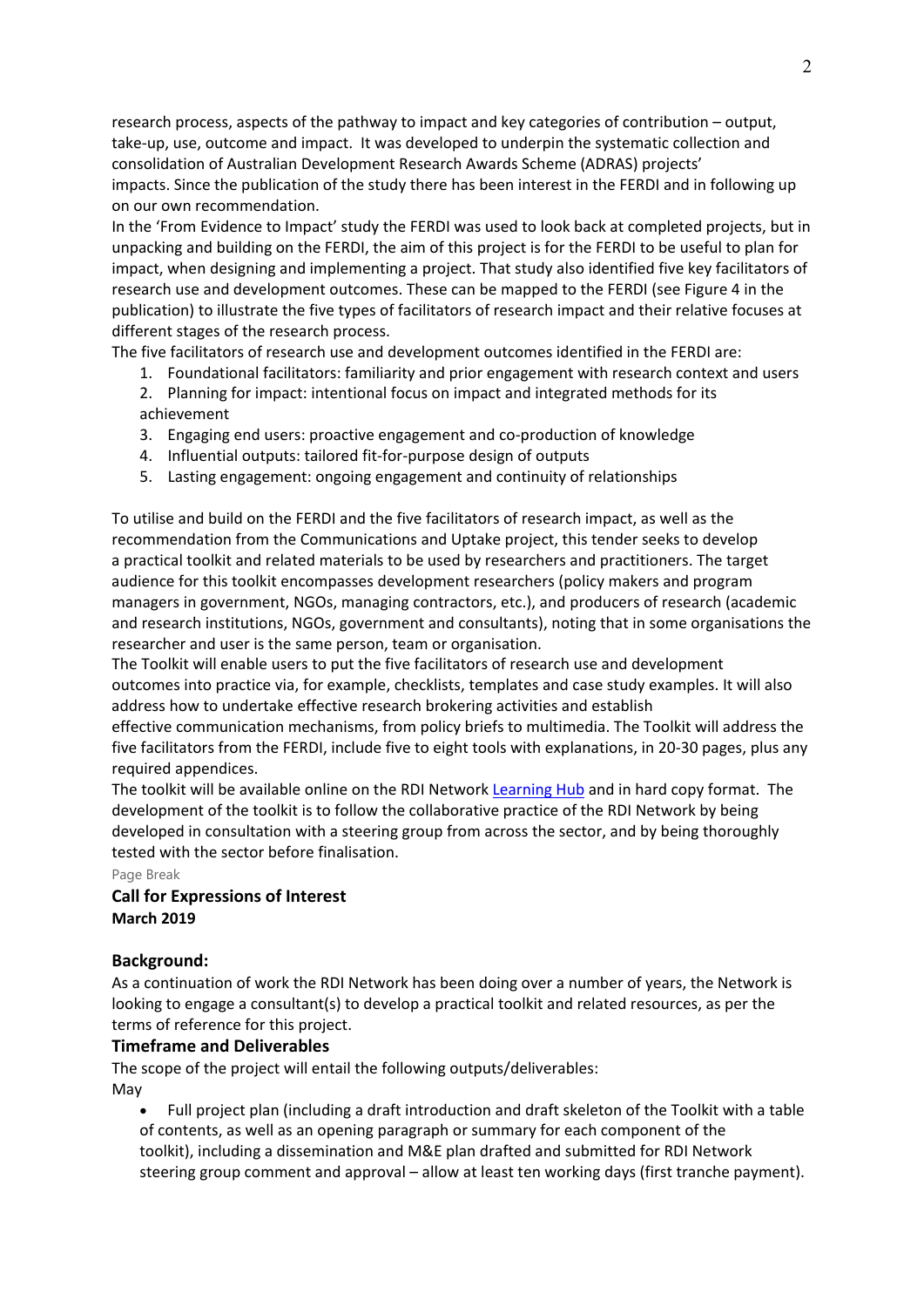June - Aug

• The draft toolkit is developed and submitted for comment by the steering group – allow at least ten working days.

Aug - Sept

• Finalise the toolkit and plan the review, submit for comment by the steering group – allow at least ten working days (second tranche payment).

Sept - Oct

• Review the toolkit with a cross-section of the target audience, with full monitoring and evaluation, amend the toolkit as required and resubmission, with an updated dissemination and M&E plan, for comment by the steering group – allow at least ten working days.

• Recommendations are given for further work to innovatively promote the toolkit and for potential capability building activities\*

• Toolkit is professionally edited and designed, and submitted in an online ready and printable format (third tranche payment).

The consultant may be required to continue to report to the RDI Network according to their dissemination and M&E plan, outside of the contract period.

\*The consultant may be re-engaged under a separate contract to plan and roll out the further work that they recommend.

*Any changes to this timeframe will need to be agreed in advance by the RDI Network and the consultant(s).*

## **Selection Criteria**

The consultant(s) will be expected to have:

- Experience in developing guidance and/or toolkits for enabling research impact
- Demonstrated experience in, or an understanding of, international development
- Demonstrated understanding of research and development policy interface theory and methods
- Demonstrated writing skills with an ability to write for multiple audiences;
- Ability to establish good working relationships and consult with a diverse group of stakeholders in the production of materials

#### **Management**

The project will be managed by Dr Philippa Smales, RDI Network and Partnerships Manager, to whom the consultant(s) will report. The RDI Network steering group will also engage at key points during the process to provide input, ideas and high-level oversight. The consultant(s) must also be available for regular teleconferences with the steering group. Final approval of the deliverables will be the responsibility of the steering group.

## **Submission of Expressions of Interest**

Please send an EoI to Dr Philippa Smales, Network and Partnerships Manager, at [psmales@acfid.asn.au](mailto:psmales@acfid.asn.au) with:

• A capacity statement on your / your team's suitability, experience and availability to undertake the scope of services as described in the terms of reference and the above selection criteria (max 2 pages);

• A brief statement of the proposed approach for the project with a detailed timeline (max 2 pages);

Brief samples or a link to two original samples of your own / your teams work; and

• An accompanying budget inclusive of a daily rate (in line with the [DFAT Aid Adviser](https://dfat.gov.au/about-us/publications/Documents/adviser-remuneration-framework-2016.pdf)  [Remuneration Framework\)](https://dfat.gov.au/about-us/publications/Documents/adviser-remuneration-framework-2016.pdf) and anticipated administrative costs (GST inclusive).